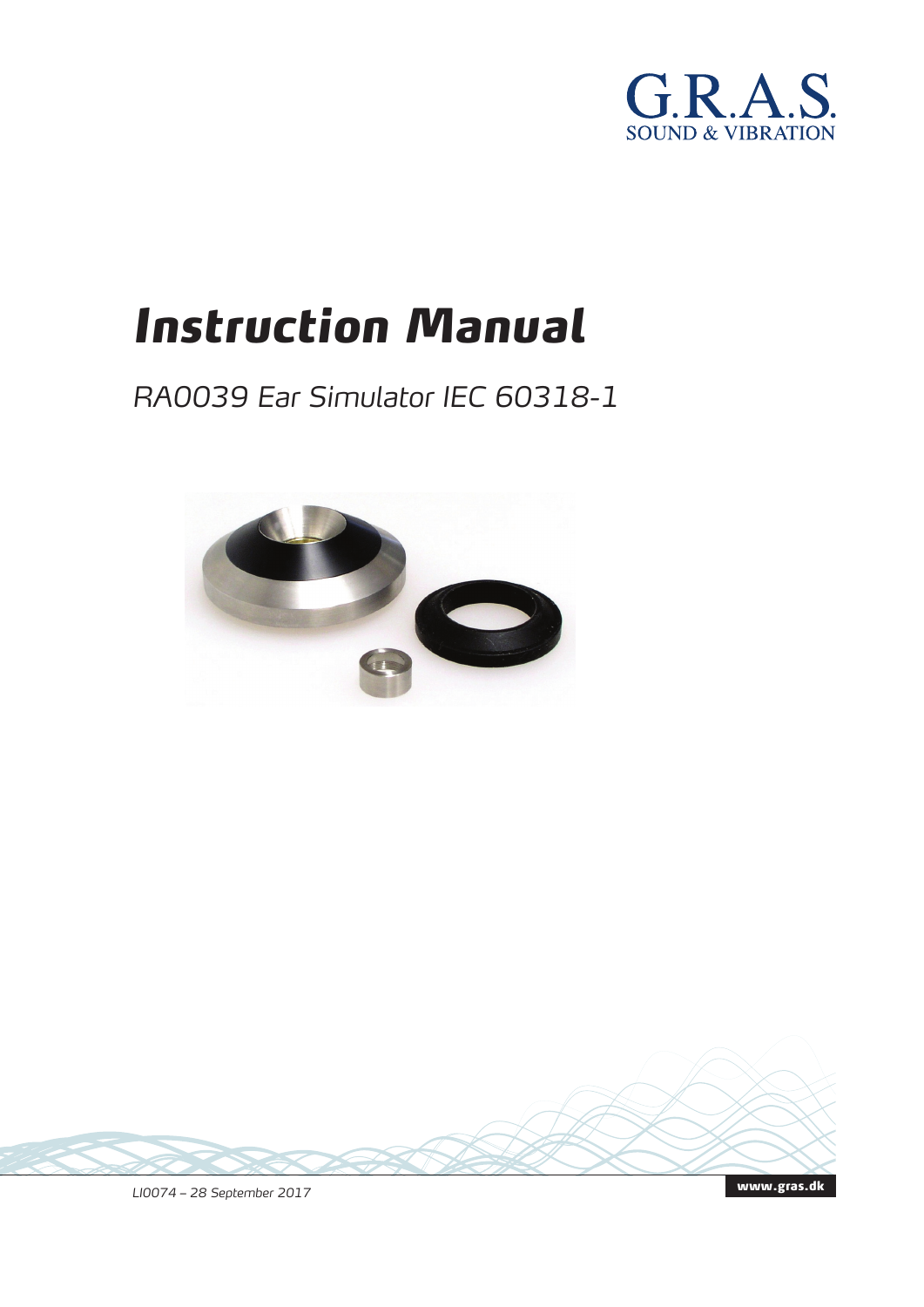

#### **Revision History**

| Revision   Date | <b>Description</b>                                              |
|-----------------|-----------------------------------------------------------------|
|                 | 28 September 2017   Extracted from Earbook as separate document |

Any feedback or questions about this document are welcome at gras@gras.dk.

#### Copyright Notice

© 2005-17 G.R.A.S. Sound & Vibration A/S

http://www.gras.dk

Any technical documentation that is made available by G.R.A.S. is the copyrighted work of G.R.A.S. and is owned by G.R.A.S.

The content in this document is subject to change without notice. G.R.A.S. Sound & Vibration A/S is not liable or responsible for any errors or inaccuracies that may appear in this document.

#### **Trademarks**

Any other product names mentioned in this document may be trademarks or registered trademarks of their respective companies and are hereby acknowledged.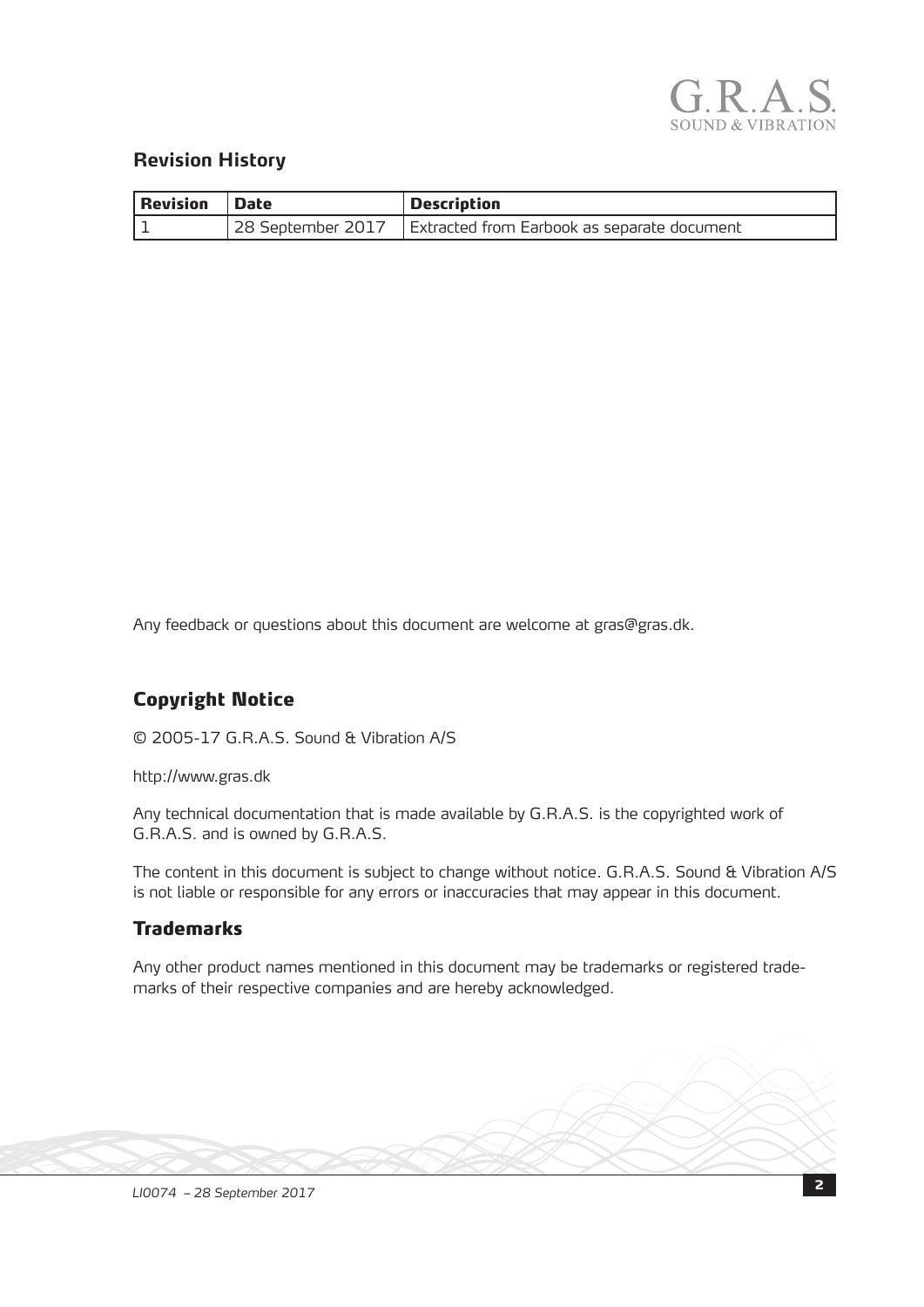

# **Contents**

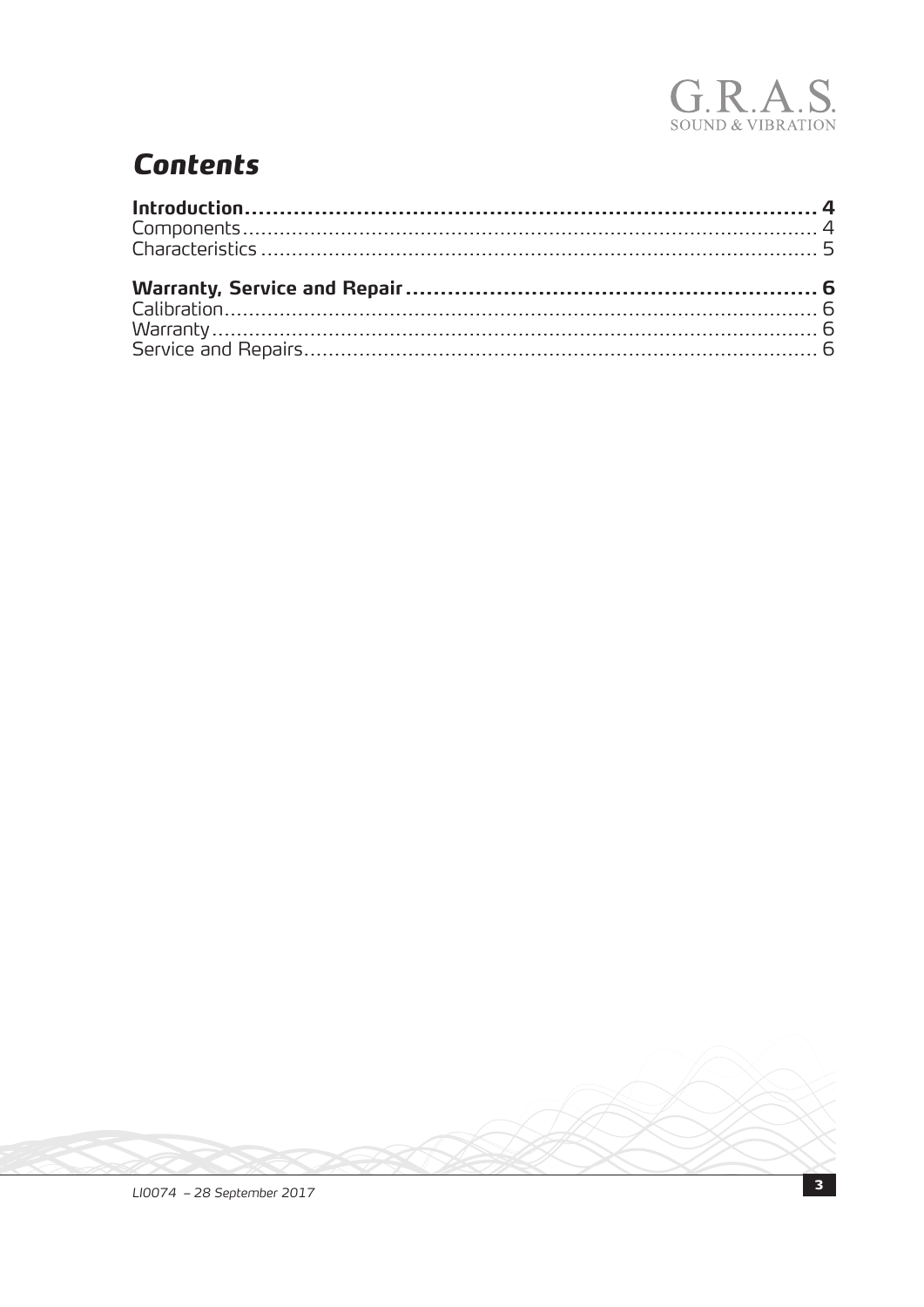## Introduction

The RA0039 IEC 318 Ear Simulator uses a ½" microphone, e.g. the G.R.A.S. 40AG. The artificial ear complies with the following international requirements:

- IEC 60318 Electroacoustics Simulators of human head and ear Part 1: Ear simulator for the calibration of supra-aural earphones.
- ITU-T Recommendations P.57 Series P: Telephone transmission quality, Objective measuring apparatus: Artificial ears.

It is also part of the 43AA and 43AD Ear Simulator Kits.

#### Components

The RA0039 comprises the following user-serviceable components:

- GR0335 Body of Artificial Ear
- GR0338 Removable Ring
- GR0402 Removable Ring
- GR0606 Guard Ring

GR0606 is a substitute for the normal protection grid of the 40AG Microphone if requirements call for a LS2aP microphone. **Note:** this will leave the diaphragm of the microphone exposed!

The RA0039 is delivered as shown in Fig. 1a. An exploded view of its user-serviceable components is shown in Fig. 1b.

It uses a ½" pressure microphone such as the G.R.A.S. 40AG with a 26AK ½" Preamplifier or ¼" Preamplifier 26AC fitted with RA0001 Adapter. If ordered with a microphone, the RA0039 will be calibrated with the specific microphone and delivered with the resulting calibration chart.



*Fig. 1. a) RA0039 Ear Simulator as delivered b) Exploded view of all the user-serviceable components of the RA0039*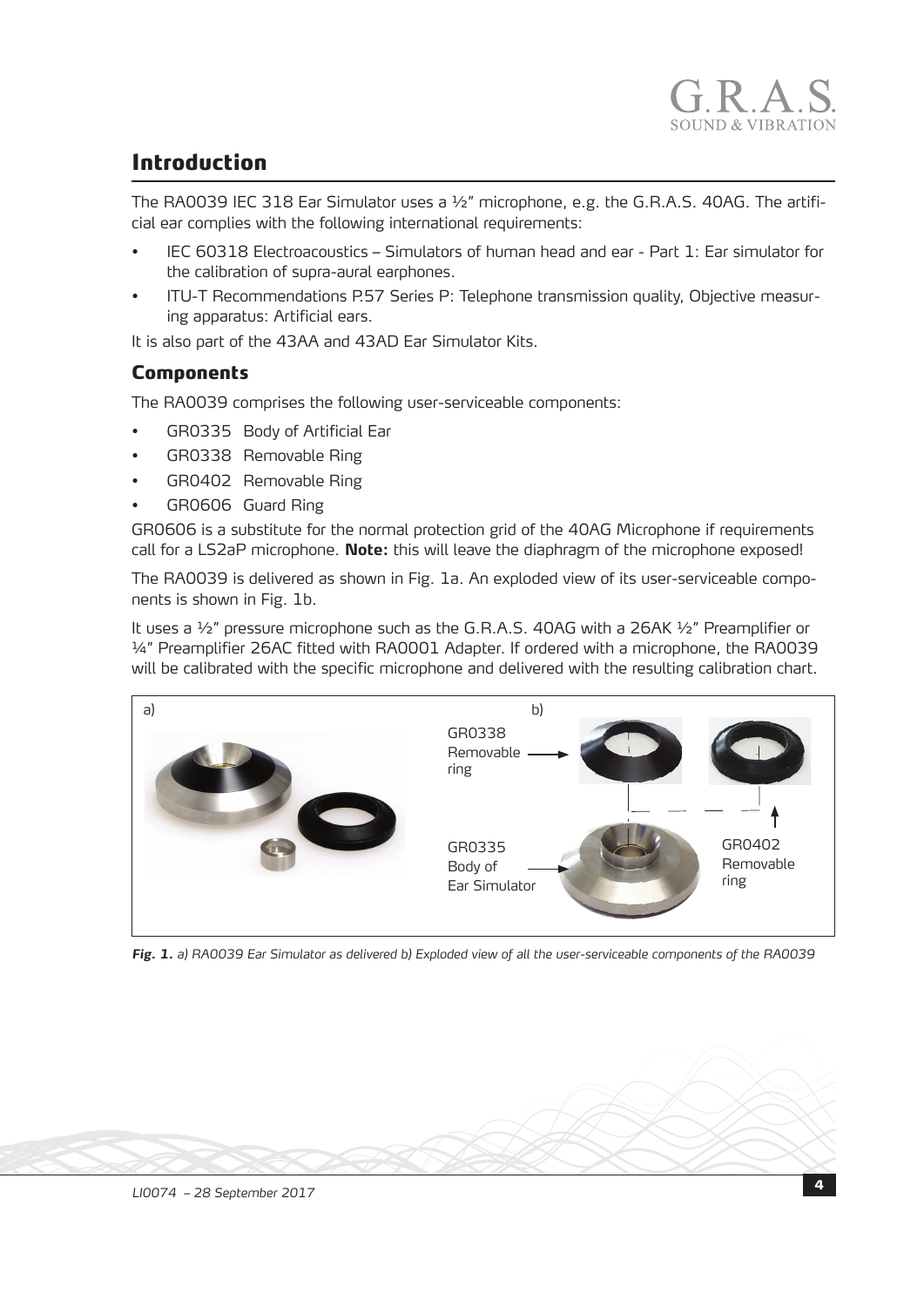

### Characteristics

The acoustic input impedance of the RA0039 closely resembles that of the human ear and, as a result, loads a sound source in very much the same way.

The RA0039 embodies a number of carefully designed volumes connected via well-defined and precisely tuned capillary tubes. In an equivalent electrical circuit (see Fig. 2), capacitors would represent the volumes, and inductance and resistance would represent respectively air mass and air flow within the capillary tubes. The input impedance (see Fig. 3) is measured using a special impedance probe as described in ITU-T Recommendations P.57 (08/96). This measures the impedance of the RA0039 as seen from the Ear Reference Point (ERP). The impedance is defined as the ratio of the sound pressure at the ERP to the corresponding particle velocity. The sound pressure is measured with a probe microphone while a constant particle velocity is maintained via a high acoustic impedance sound source.



*Fig. 2. RA0039 lumped parameter model*

The absolute sensitivity of the RA0039 at 1kHz is given both as the Open Ear Sensitivity and the Closed Ear Sensitivity. The Open Ear Sensitivity is the ratio of the output signal from the preamplifier to the input pressure signal at the ERP with open coupler. The Closed Ear Sensitivity is the ratio of the output signal from the preamplifier to the input pressure signal at the ERP with closed coupler.



<sup>5</sup> *LI0074 – 28 September 2017*